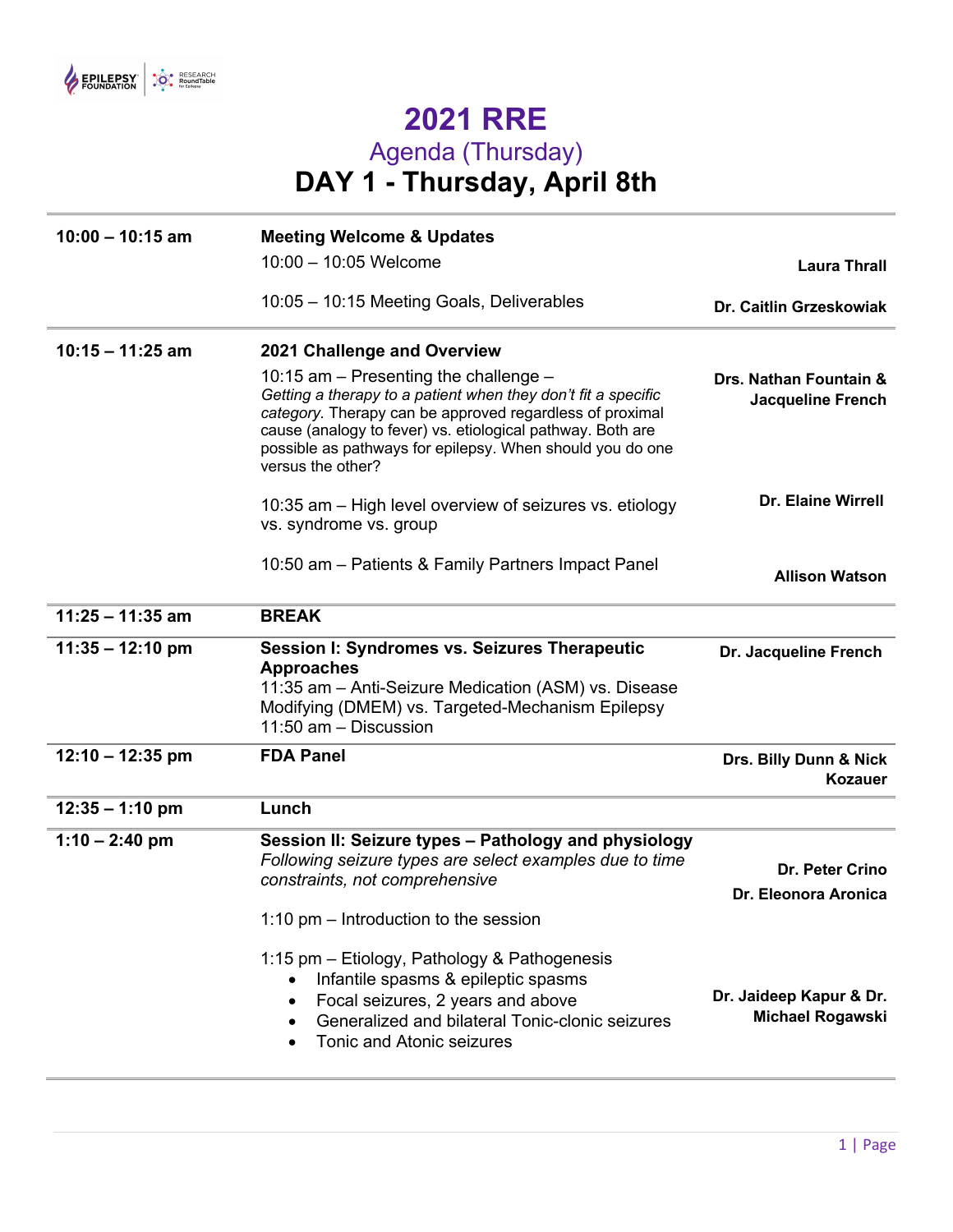|                  | 1:45 pm - Pharmacology/Physiology of each seizure<br>type<br>Infantile spasms & epileptic spasms<br>Focal seizures, 2 years and above<br>Generalized and bilateral Tonic-clonic seizures<br><b>Tonic and Atonic seizures</b><br>$2:10$ pm $-$ Panel Q&A                                        | Drs. Peter Crino,<br>Eleonora Aronica,<br>Jaideep Kapur &<br>Michael Rogawski    |
|------------------|------------------------------------------------------------------------------------------------------------------------------------------------------------------------------------------------------------------------------------------------------------------------------------------------|----------------------------------------------------------------------------------|
| $2:40 - 3:30$ pm | <b>Session III: Considerations for Treating Syndromes</b>                                                                                                                                                                                                                                      |                                                                                  |
|                  | 2:40 pm - Syndromes Overview -<br>How homogeneous/generalizable are syndromes? When<br>should syndromes respond similarly to therapies? When<br>would we expect them to have diverse treatment<br>response?                                                                                    | <b>Dr. Rima Nabbout</b>                                                          |
|                  | 3:00 pm – Specific Syndrome Examples – How are they<br>defined.<br>LGS (symptomatology)<br>$\bullet$<br>JME (electro-clinically and genetically)<br>Dravet (genetically)<br>Are therapies specific to one syndrome? Are<br>there converging pathways for the therapeutic<br>metrics that work? | Dr. Joseph Sullivan                                                              |
|                  | $3:15$ pm - Panel Q & A                                                                                                                                                                                                                                                                        | Drs. Rima Nabbout,<br>Joseph Sullivan, Helen<br><b>Cross &amp; Sameer Zuberi</b> |
| $3:45 - 4$ pm    | Session IV: Epidemiology, Clinical Presentation, and<br>treatment responsiveness<br>Following seizure types are select examples due to time<br>constraints, not comprehensive                                                                                                                  |                                                                                  |
|                  | 3:45 pm – Infantile spasms & epileptic spasms<br>Lecture – Epidemiology and Impact on Pathway /<br><b>Treatment Response</b>                                                                                                                                                                   | Dr. Kelly Knupp                                                                  |
| $4:00 - 4:10$ pm | <b>BREAK</b>                                                                                                                                                                                                                                                                                   |                                                                                  |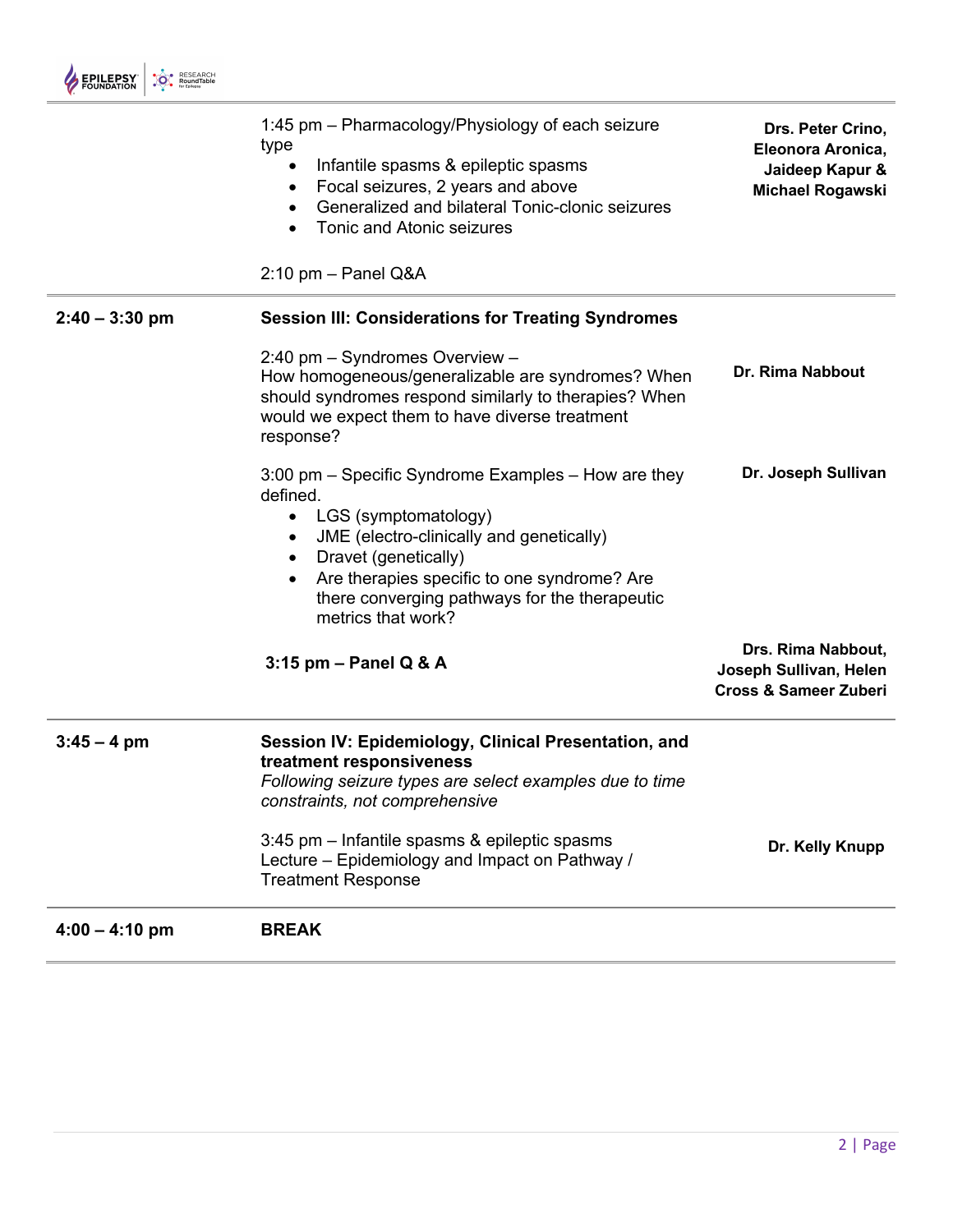| $4:10 - 5:20$ pm | Session IV: Epidemiology, Clinical Presentation, and<br>treatment responsiveness<br>Following seizure types are select examples due to time<br>constraints, not comprehensive                                  |                                                                   |
|------------------|----------------------------------------------------------------------------------------------------------------------------------------------------------------------------------------------------------------|-------------------------------------------------------------------|
|                  | 4:10 pm – Focal seizures, 2 years and above<br>Lecture – Epidemiology and Impact on Pathway /<br><b>Treatment Response</b>                                                                                     | Dr. Daniel Friedman                                               |
|                  | 4:25 pm – Generalized and focal to bilateral seizures<br>Lecture – Epidemiology and Impact on Pathway /<br><b>Treatment Response</b>                                                                           | Dr. Robert Wechsler                                               |
|                  | 4:50 pm $-$ Panel Q & A<br>Discussion – Is this seizure type sufficiently<br>$\bullet$<br>homogeneous to study by itself most of the time?<br>What are circumstances when it wouldn't be<br>studied by itself? | Drs. Kelly Knupp,<br>Daniel Friedman, &<br><b>Robert Wechsler</b> |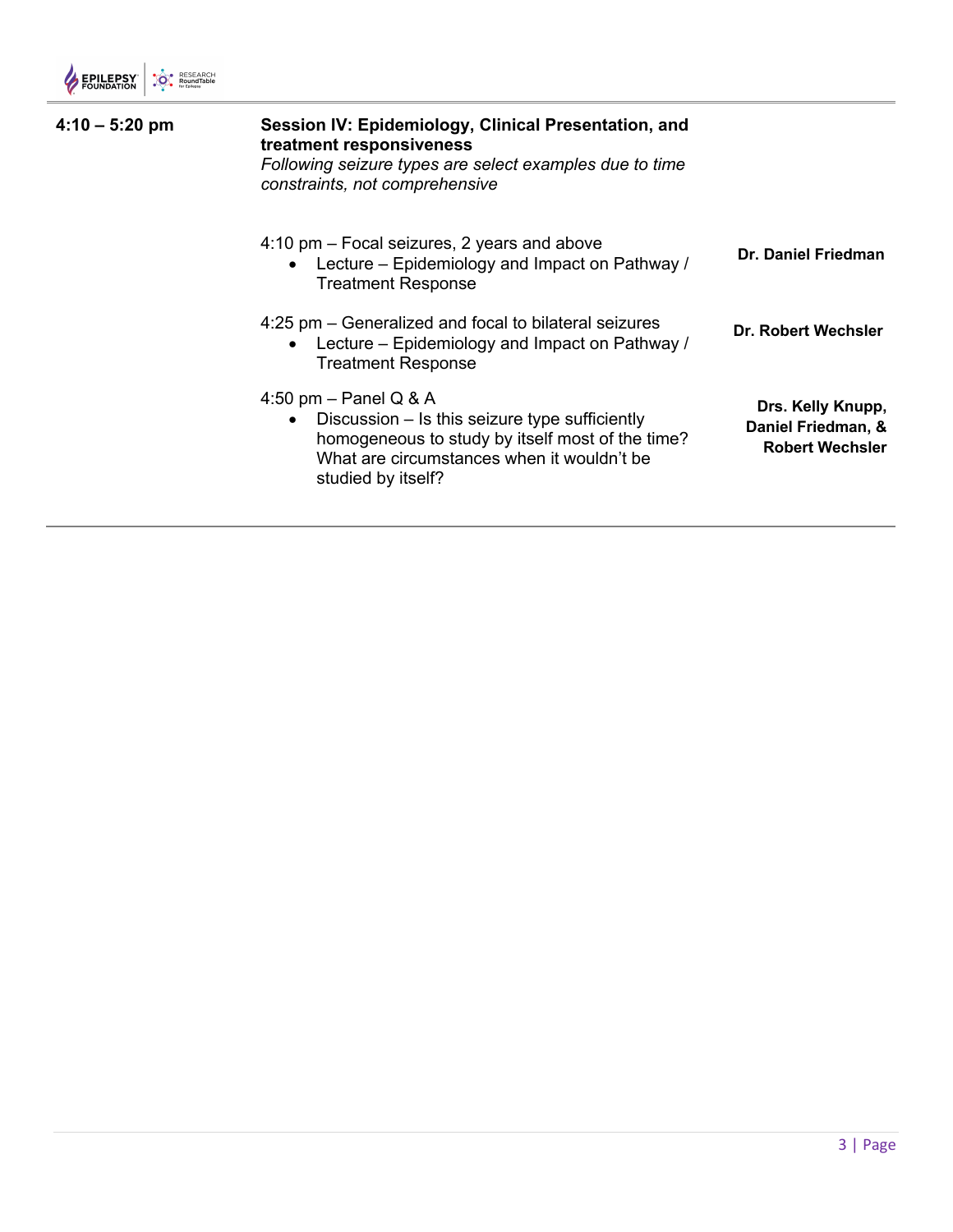

## **2021 RRE** Agenda (Friday) **DAY 2 – Friday, April 9th**

| $8:30 - 8:40$ am  | <b>Quick Refresher of Day 1</b>                                                                                                                                                                                                                                                                      | <b>Drs. Jacqueline French</b><br>& Nathan Fountain                                                      |
|-------------------|------------------------------------------------------------------------------------------------------------------------------------------------------------------------------------------------------------------------------------------------------------------------------------------------------|---------------------------------------------------------------------------------------------------------|
| $8:40 - 9:10$ am  | Session IV: Epidemiology, Clinical Presentation,<br>and treatment responsiveness<br>Following seizure types are select examples due to time<br>constraints, not comprehensive                                                                                                                        |                                                                                                         |
|                   | 8:40 am - Tonic and Atonic Seizures<br>Lecture - Epidemiology and Impact on Pathway /<br>$\bullet$<br><b>Treatment Response</b><br>8:55 am - Discussion - Is this seizure type sufficiently<br>homogeneous to study by itself most of the time? What                                                 | Dr. Sudha Kessler                                                                                       |
|                   | are circumstances when it wouldn't be studied by itself?                                                                                                                                                                                                                                             |                                                                                                         |
| $9:10 - 9:40$ am  | Wrap up - How should we study these seizure types                                                                                                                                                                                                                                                    | Drs. Kelly Knupp, Daniel<br>Friedman, Robert Wechsler,<br><b>Sudha Kessler, Dennis</b><br><b>Dlugos</b> |
| $9:40 - 11:20$ am | <b>Session V: Considerations for Trial Design</b>                                                                                                                                                                                                                                                    |                                                                                                         |
|                   | 9:40 am – Basket trial experience outside of epilepsy                                                                                                                                                                                                                                                | Dr. Emil Kakkis                                                                                         |
|                   | 9:55 am - Statistical considerations for basket trials                                                                                                                                                                                                                                               | Dr. Kert Viele                                                                                          |
|                   | 10:10 am - How to include a combination of syndromes<br>in a basket trial that would be informative but is not a<br>Phase III?                                                                                                                                                                       | <b>Dr. Dimitrios Arkilo</b>                                                                             |
|                   | What are challenges, special considerations?<br>$\bullet$                                                                                                                                                                                                                                            |                                                                                                         |
|                   | 10:25 am - Panel Discussion - using basket trials<br>outside of the syndrome framework.<br>What grouping should be considered?<br>$\bullet$                                                                                                                                                          | Drs. Viele, Nabbout, Sullivan,<br>Arkilo, Rogawski & Kakkis                                             |
|                   | 10:45 am – Discussion around implications for<br>recruitment for trials<br>Where can syndromes be combined in trials and<br>where can't they?<br>What are ways to group?<br>$\bullet$<br>pragmatic/phenotypically<br>$\circ$<br>mechanistically<br>$\circ$<br>for impact on seizures only<br>$\circ$ | Drs. Gail Farfel, Julia Tsai,<br><b>Daniel Friedman</b>                                                 |
|                   | 11:00 am – Discussions around implications for analysis<br>& development                                                                                                                                                                                                                             | Drs. Kert Viele & Nathan<br><b>Fountain</b>                                                             |